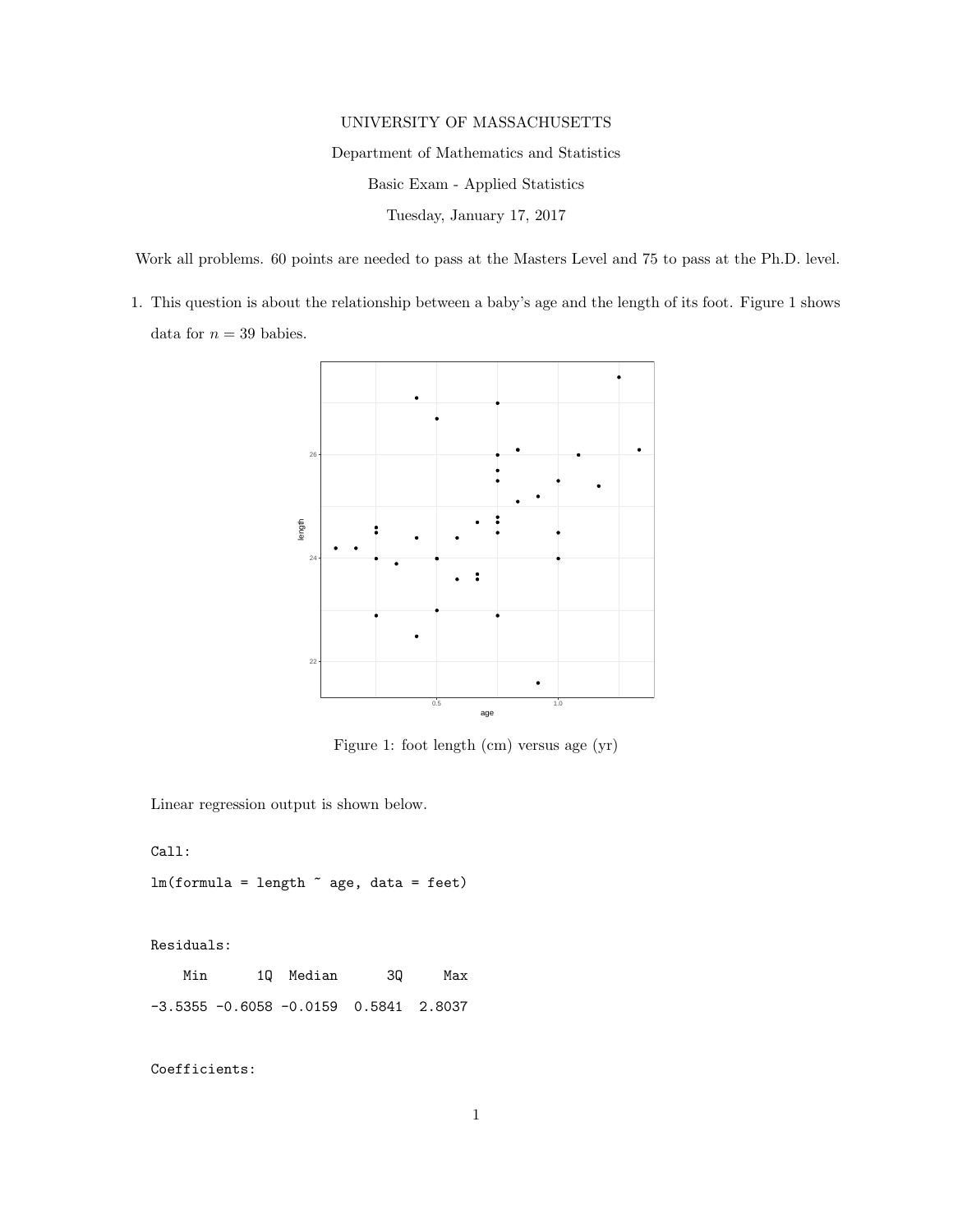```
Estimate Std. Error t value Pr(>|t|)
(Intercept) 23.5970 0.4828 48.880 <2e-16 ***
age 1.6783 0.6568 2.555 0.0149 *
---
Signif. codes: 0 '***' 0.001 '**' 0.01 '*' 0.05 '.' 0.1 ' ' 1
Residual standard error: 1.231 on 37 degrees of freedom
Multiple R-squared: 0.15,Adjusted R-squared: 0.127
```
F-statistic: 6.529 on 1 and 37 DF, p-value: 0.01485

- (a) (5pts) The parameters are the intercept  $\beta_0$ , the slope  $\beta_1$ , and the error SD  $\sigma$ . From the regression output, what are the estimates  $\hat{\beta}_0$ ,  $\hat{\beta}_1$ , and  $\hat{\sigma}$ ?
- (b) (5pts) The X matrix for this regression is

$$
X = \begin{bmatrix} 1 & \text{age}_1 \\ 1 & \text{age}_2 \\ \vdots & \vdots \\ 1 & \text{age}_{39} \end{bmatrix}
$$

Using matrix notation in terms of X and  $\hat{\sigma}^2$ , what is the estimated covariance matrix for the vector  $(\hat{\beta}_0, \hat{\beta}_1)^t$ ?

- (c) (5pts) We're interested in estimating  $\theta$ , the average footlength of babies who are 0.75 years old. Write a simple formula for  $\hat{\theta}$  in terms of  $(\hat{\beta}_0, \hat{\beta}_1)^t$ . For these data it turns out that  $\hat{\theta} \approx 24.86$ .
- (d) (5pts) Using your answers to parts (b) and (c) write a formula for the estimated SD of  $\hat{\theta}$ . For these data it turns out that the estimated SD of  $\hat{\theta}$ , according to this formula, is about 0.20.
- (e) (5pts) Another way to estimate  $\theta$ , call it  $\hat{\theta}_2$ , is to calculate the mean footlength of the eight babies who are 0.75 years old. It turns out  $\hat{\theta}_2 \approx 25.14$ . Assuming the SD of the sample is the same as the residual SD from the regression, show how to derive that the estimated SD of  $\hat{\theta}_2 \approx 0.43$ .
- (f) (7pts) Suppose that we have also recorded gender of the 39 babies. It's possible that the relationship between age and length is different for boys than for girls. If so, then we should include a second predictor in the linear model: boy, a variable that would be 1 for a boy and 0 for a girl.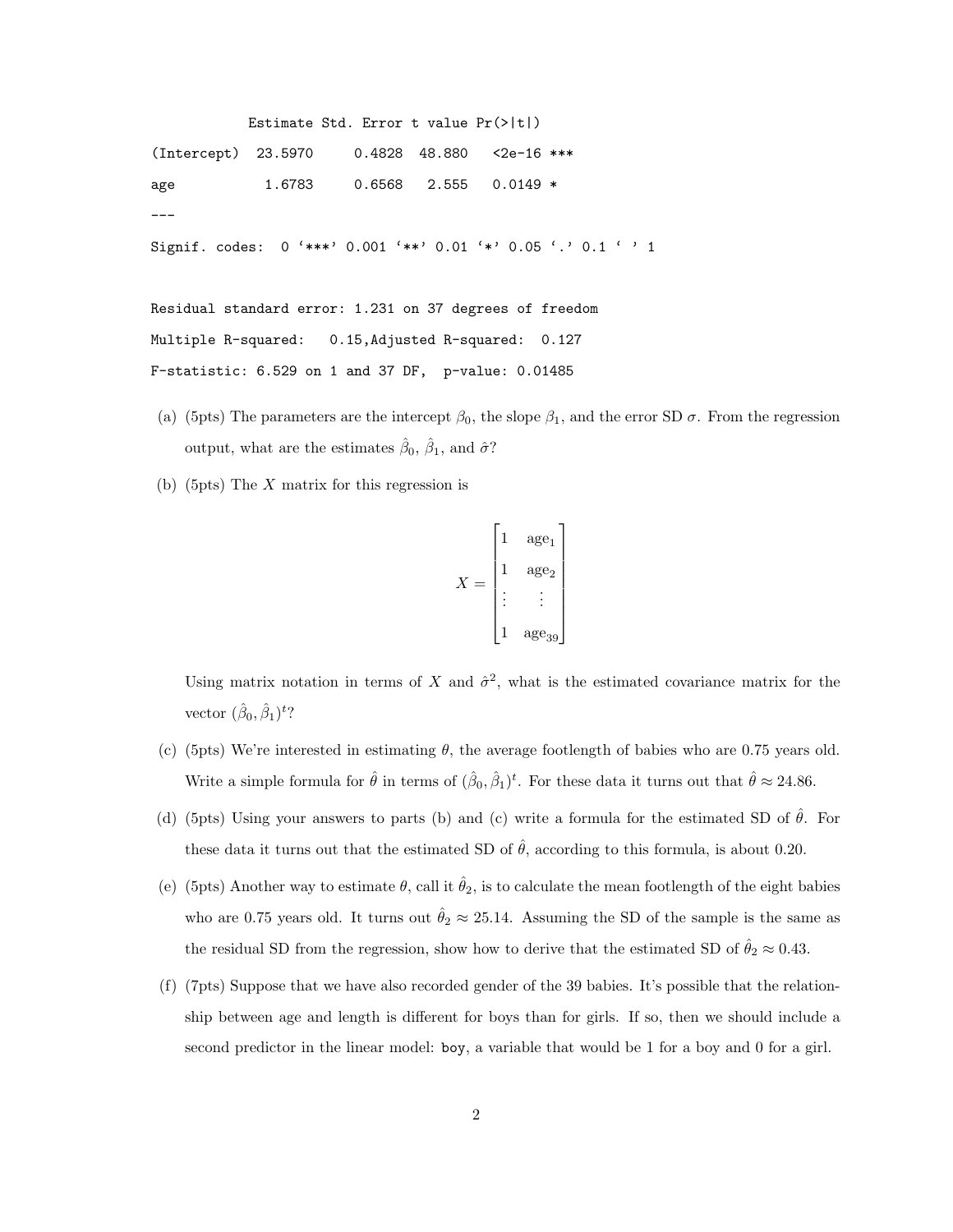- (i) Write a linear model, using notation similar to length  $\tilde{\phantom{a}}$  age, but expanded to include boy, that allows for two parallel lines, one for boys and one for girls.
- (ii) Write a linear model using similar notation that allows for two nonparallel lines, one for boys and one for girls. Denote this linear model as model (∗).
- (g) (7pts) Consider the following statements
	- (a) For every age, there is no difference in the mean foot length for boys and girls
	- (b) The effect of age on the foot length does not depend on gender.

Translate (a) and (b) into two hypotheses on the parameters of model (∗).

- (h) (7pts) Let  $(y_i, x_{1i}, x_{2i}), i = 1, ..., 39$ , be the 39 observations on foot length, age and gender. Assume that the error term is normally distributed with a mean of zero and a variance of  $\sigma^2$ . How would you test the hypotheses for (a) and (b) in the previous item? What are the test statistics and their null distributions?
- 2. (15pts) Consider the figure below. The solid line shows the regression of y on x based on only the scatter of data points in the left-hand portion of the plot. The dotted line shows the same regression as the first, but with the point in the upper right-hand corner included too. Similarly, the dashed line shows the same regression as the first, but with the point in the lower right-hand corner included too. Comment on the degree of (i) outlying-ness, (ii) leverage, and (iii) influence of the point in the upper right-hand corner. Do the same for the point in the lower right-hand corner. Justify your answer through appropriate description of the likely values of the statistics  $t_i$ ,  $h_{ii}$ , and  $D_i$ . (That is, the studentized residual value, the hat-matrix entry, and Cook's distance.)

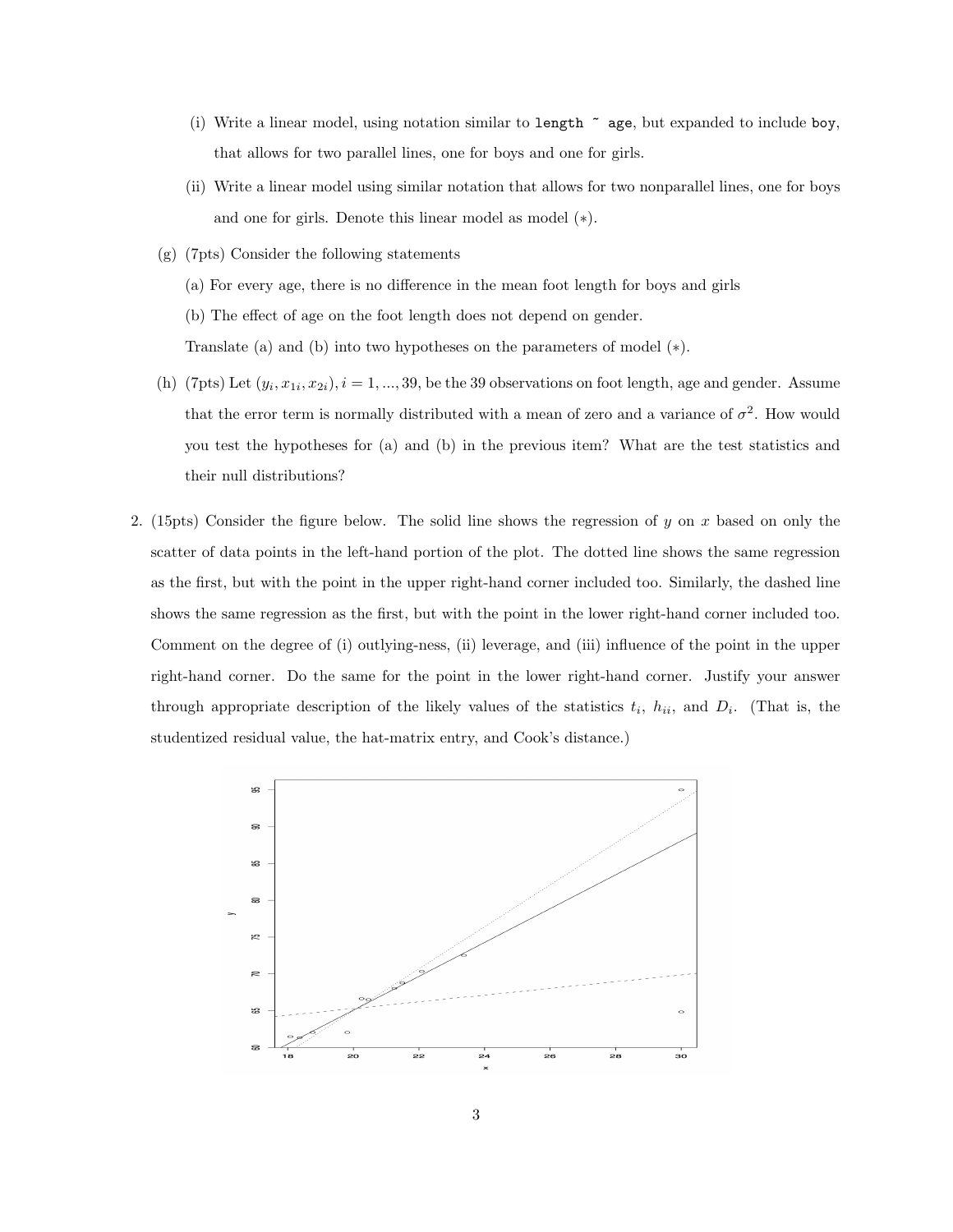3. Suppose that in an experimental study you suspect that many observations were tainted by a technician and now you want to test them *jointly* for being outliers. To this end, you organize the suspected observations as the last q observations from a total of  $n$  and adopt a mean shift outlier model (MSOM) on these last observations:

$$
y_1 = \mathbf{x}_1^T \boldsymbol{\beta} + \epsilon_1
$$
  
\n
$$
\vdots
$$
  
\n
$$
y_{n-q} = \mathbf{x}_{n-q}^T \boldsymbol{\beta} + \epsilon_{n-q}
$$
  
\n
$$
y_{n-q+1} = \mathbf{x}_{n-q+1}^T \boldsymbol{\beta} + \delta_1 + \epsilon_{n-q+1}
$$
  
\n
$$
\vdots
$$
  
\n
$$
y_n = \mathbf{x}_n^T \boldsymbol{\beta} + \delta_q + \epsilon_n
$$

This model can be specified in matrix form by

$$
\begin{bmatrix} \mathbf{y}_1 \\ \mathbf{y}_2 \end{bmatrix} = \begin{bmatrix} X_1 & 0 \\ X_2 & I_q \end{bmatrix} \begin{bmatrix} \beta \\ \delta \end{bmatrix} + \epsilon
$$

where  $E(\epsilon|X) = 0$  and  $Var(\epsilon|X) = \sigma^2 I_n$ ,  $X =$  $X_1$  0  $X_2$   $I_q$ , and  $\delta = (\delta_1, \dots, \delta_q)^T$ . After some algebra, we can show that

> 1  $\perp$  $\vert \cdot$

$$
(X^T X)^{-1} = \begin{bmatrix} (X_1^T X_1)^{-1} & -(X_1^T X_1)^{-1} X_2^T \\ -X^2 (X_1^T X_1)^{-1} & I_q + X_2 (X_1^T X_1)^{-1} X_2^T \end{bmatrix}
$$

Now consider  $\hat{\beta}$  and  $\hat{\delta}$ , the Least Square Estimator (LSE) for  $\beta$  and  $\delta$  under this model, and  $\hat{\beta}_1$ , the LSE for  $\beta$  when regressing only  $y_1$  on  $X_1$ , that is, when ignoring the last q observations.

- (a) (6pts) Show that (i)  $\hat{\beta} = \hat{\beta}_1$  and (ii)  $\hat{\delta} = \mathbf{y}_2 X_2\hat{\beta}_1$ , that is, the LSE for  $\delta$  is the difference between the (removed) observed values and the fitted values for  $X_2$  in the model without the last q suspected observations. Hint: The general formula for the LSE of  $\beta$  in the regression model  $\mathbf{y} = X\beta + \epsilon \ \text{is} \ \hat{\beta} = (X^T X)^{-1} X \mathbf{y}.$
- (b) (6pts) Show that the last q observations are perfectly fit by the MSOM:  $\hat{\mathbf{y}}_2 = X_2 \hat{\beta} + \hat{\delta} = \mathbf{y}_2$ . What can you say about the relation between the LSE  $\hat{\sigma}^2$  for  $\sigma^2$  under the MSOM and the LSE  $\hat{\sigma}_1^2$  for  $\sigma^2$  under the model without the last q observations?
- (c) (6pts) Find the hat matrix for the MSOM and comment on the leverage for the suspected data